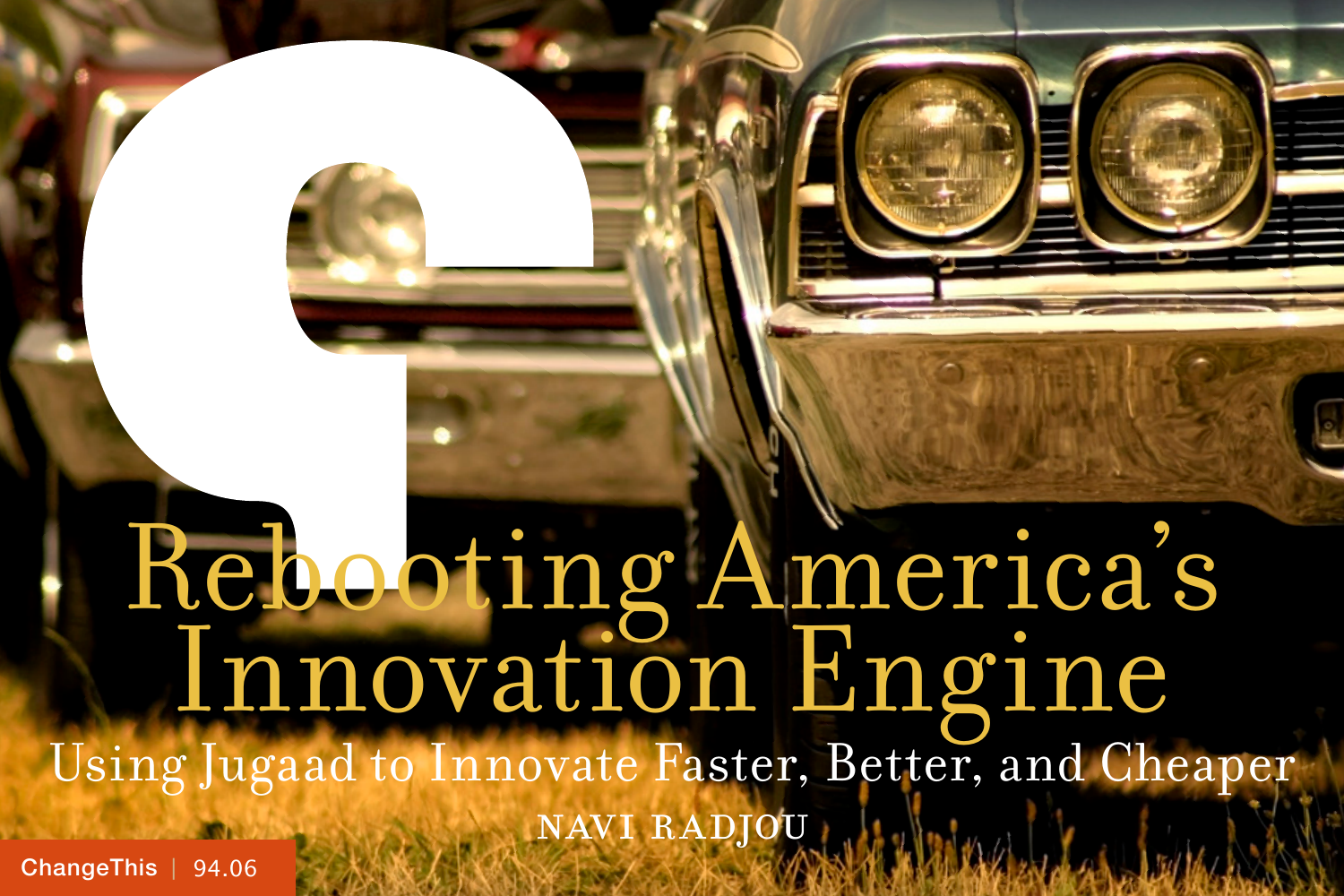## The US innovation engine is stuck in low gear.

According to Booz & Company, in 2010 alone, the world's largest corporations—many of which are American firms—spent nearly \$550,000,000,000 (yep, that's more than half a trillion dollars) in R&D and yet still struggle to churn out innovative products. Case in point: Big Pharma spent \$45 billion in R&D in 2009, but the number of new drugs they launch has dropped by 44 percent since 1997. This is not reassuring for Big Pharma since \$139 billion worth of drugs are set to go off patent between 2011 and 2016. You can see the writing on the wall.

The motto "innovate or die" held true for American firms in the 20th century. In the 21st century, "innovate faster, better, and cheaper—or die" will be your new mantra. Indeed, in today's hypercompetitive, über-connected, and globally integrated economy, you need to crank out new products faster than you can spell "R&D," or else your customers will switch their allegiance to more agile rivals. Plus, your products need to deliver more value to customers—value no longer being defined by the bells and whistles in your product, but by the experience customers get from using your product. Finally, given the rapidly-shrinking purchasing power of the American middle class, your products have to be affordable to meet the frugal needs of thrifty US buyers.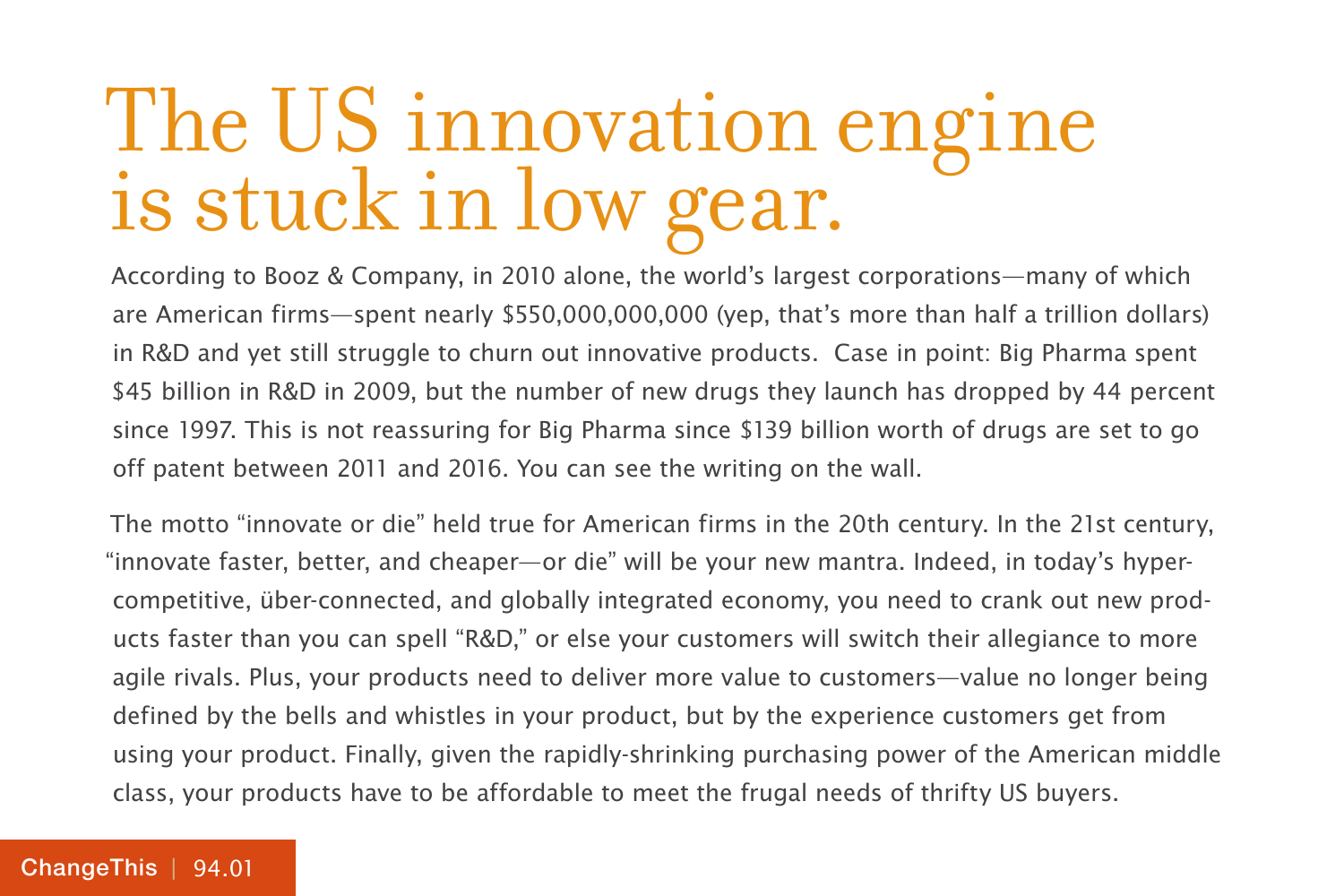In sum, you need to innovate faster, better, and cheaper. Sadly, Corporate America is just not equipped to do that.

Why not? For three simple reasons: 1) US firms' R&D system is way too costly to maintain (as mentioned earlier) at a time when both financial and natural resources are getting scarce; 2) US firms rely on "structured" innovation processes like Six Sigma that can't deliver the agility and speed companies need in a fast-paced and volatile world; 3) Many American firms continue to believe that "knowledge is power"—hence they do innovation in secret R&D labs rather than opening up the innovation process and harnessing the creativity of all their employees, customers, and partners. Due to these limiting factors, companies across industries—ranging from pharmaceuticals and automotive to consumer goods, electronics, and retail—have seen their innovation performance steadily decline over the last decade. But there is hope… if US firms are willing to trade profligacy, rigidity, and elitism—which characterize their current innovation model—for frugality, flexibility, and inclusivity.

To make this shift, however, US firms must embrace a new mindset—a frugal and flexible mindset that sees opportunity in adversity and enables you to do more with less. This is the mindset of MacGyver, the secret agent in the popular TV series of the late 1980s who carries no gun and relies purely on his ingenuity to fix complex problems using the limited resources he has at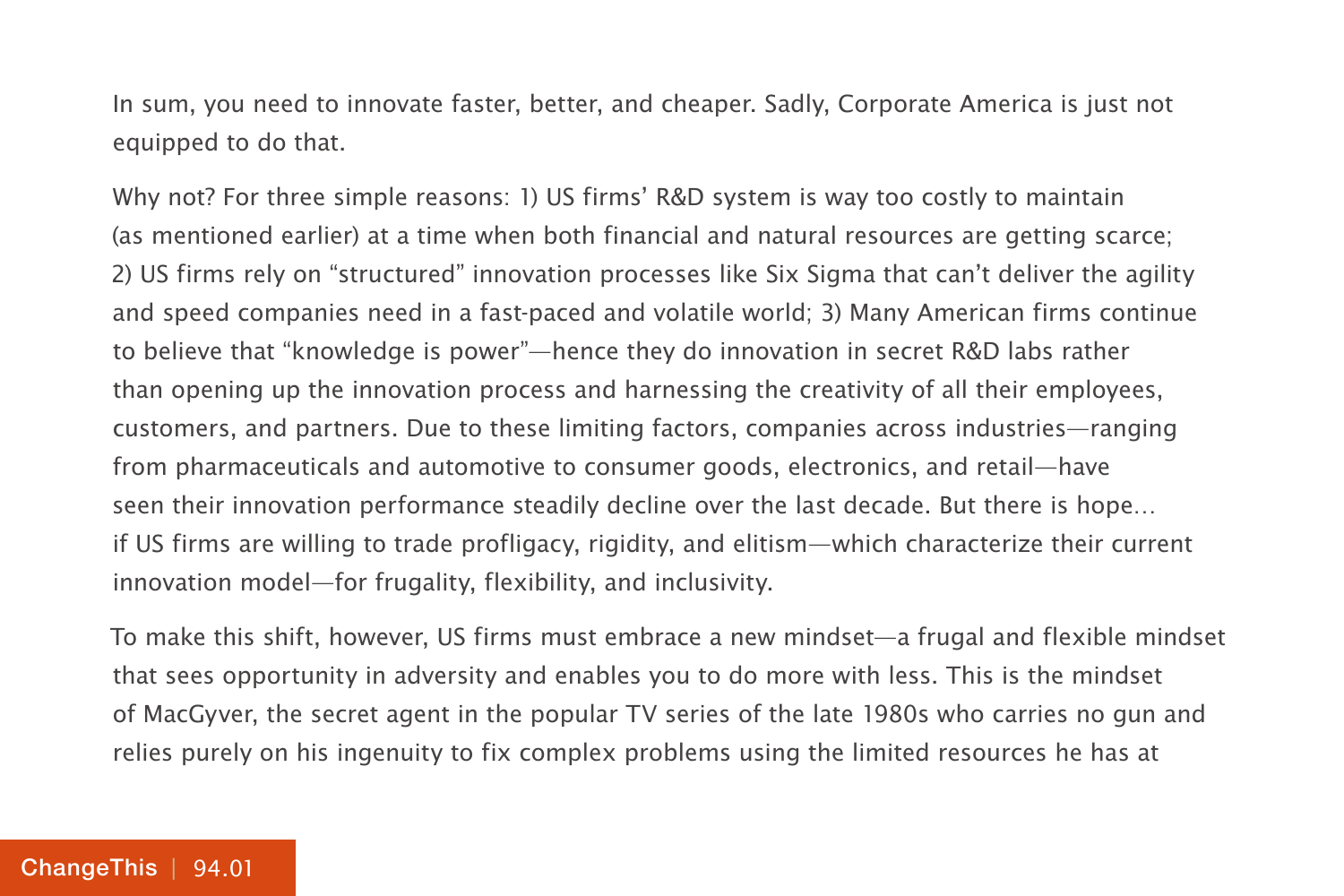hand—usually duct tape and a Swiss Army knife. Corporate America needs more MacGyvers to regain its "innovation mojo" and achieve faster results in today's unpredictable environment.

But where can American CEOs find these MacGyvers? They can start recruiting them among the Millennials who are swelling the ranks of the US workforce.

**46** The motto "innovate or die" held true for American firms in the 20th century. In the 21st century, "innovate faster, betted and cheaper—or die" will be your new mantra. *in the 20th century. In the 21st century, "innovate faster, better, and cheaper—or die" will be your new mantra.*

Yuri Malina is one such ingenious and resourceful Millennial. The 21-year-old Malina truly embodies the frugal and flexible "do-it-yourself" (DIY) mindset of Gen Y. While studying at Northwestern University, Malina co-founded Design for America (DFA). DFA is a grassroots student organization with studios across many US universities led by "creative activists" striving to create innovative solutions to pressing socio-economic problems facing local communities across America. DFA members lead projects that tackle big challenges in energy, education, healthcare, and transportation. Malina and other DFA members are using limited resources and agile processes to innovate faster, better, and cheaper—in a unique way that no corporate R&D lab can match.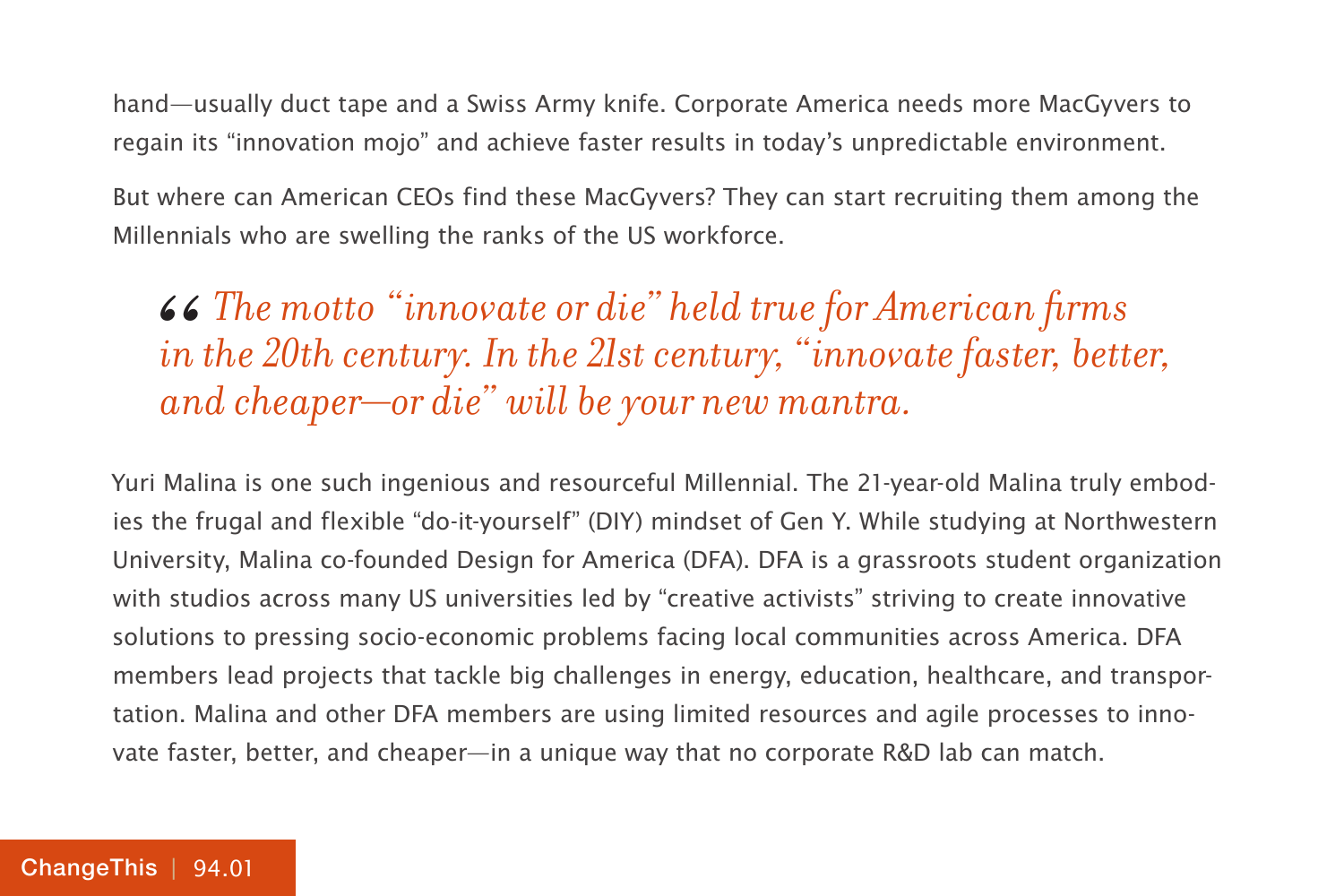For instance, Malina and his teammates set out to reduce the infection rate in hospitals, a big issue afflicting US healthcare. According to the CDC, nearly 1.7 million hospital-associated infections cause or contribute to nearly 100,000 deaths each year, costing the U.S. healthcare system between \$4.5 and \$11 billion annually.

Most infections occur because physicians and nurses don't wash their hands regularly. Eager to improve hand hygiene, hospitals have deployed hand-sanitization stations throughout their facilities and some even RFID-tagged their employees to monitor their visit to hand-washing stations. But none of these expensive and complicated solutions have worked—while the infection rate continues to rise.

Enter Malina and his MacGyver team. Rather than inventing a blue-sky solution, Malina's team first attempted to identify the needs of the "customers"—i.e., the doctors and nurses. They observed that these clinicians, who were always "on the move," found it cumbersome to regularly go to a hand sanitation station that wasn't always close by. Watching these doctors and nurses in action, Malina's team had a Eureka moment: "What if we can create a non-intrusive solution that adapts to the work habits of doctors and nurses—rather than the other way around?" The outcome was SwipeSense, a portable "roll-on" hand-sanitizer that hospital employees can use to clean their hands on the go. SwipeSense is a simple solution—but it is far more effective than existing hand sanitation solutions for several reasons. First, it doesn't require clinicians to alter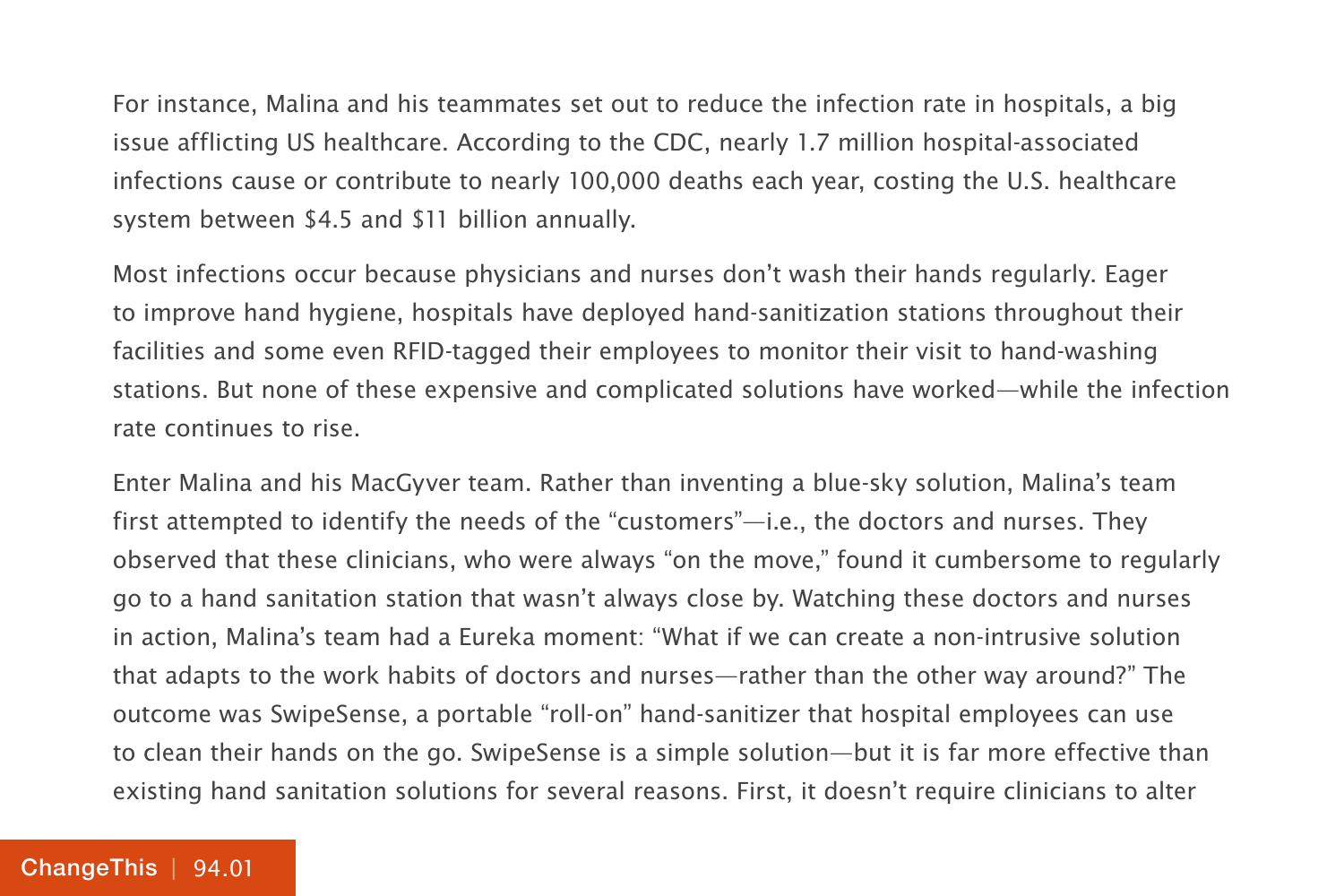their work habits; rather, it taps into their natural instinct for hand wiping. Second, it is easy to use and carry as doctors and nurses can clip it to their uniforms. Third, it is very affordable: the SwipeSense devices, currently under development, will cost less than \$2.00 per unit when produced in large volume. SwipeSense promises to reduce the infection rate in hospitals faster, better, and cheaper than more expensive alternatives.

Unlike large medical device makers, Yuri's team didn't require big R&D investments or sophisticated factories to create SwipeSense. Instead, they used the tools they had on hand (such as a 3D printer) and a healthy dose of "can-do" attitude to produce a workable solution to a tortuous problem. They are the 21st century MacGyvers—resourceful Millennials leading an innovation revolution across the U.S.

Malina is not an exception. While US firms remain straightjacketed in an expensive "top-down" innovation model—which is resource-intensive, too rigid, and super-elitist—a "bottom-up" and frugal approach to innovation is gaining traction in grassroots America. In our book, Jugaad Innovation: Think Frugal, Be Flexible, Generate Breakthrough Growth, my coauthors and I chronicle a huge innovation movement unfolding across America led by socially-conscious organizations such as Design for America run by Millennials, academic institutions such as Stanford University spearheading programs like Entrepreneurial Design for Extreme Affordability, and progressive government bodies such as the White House Office of Social Innovation and Civic Participation.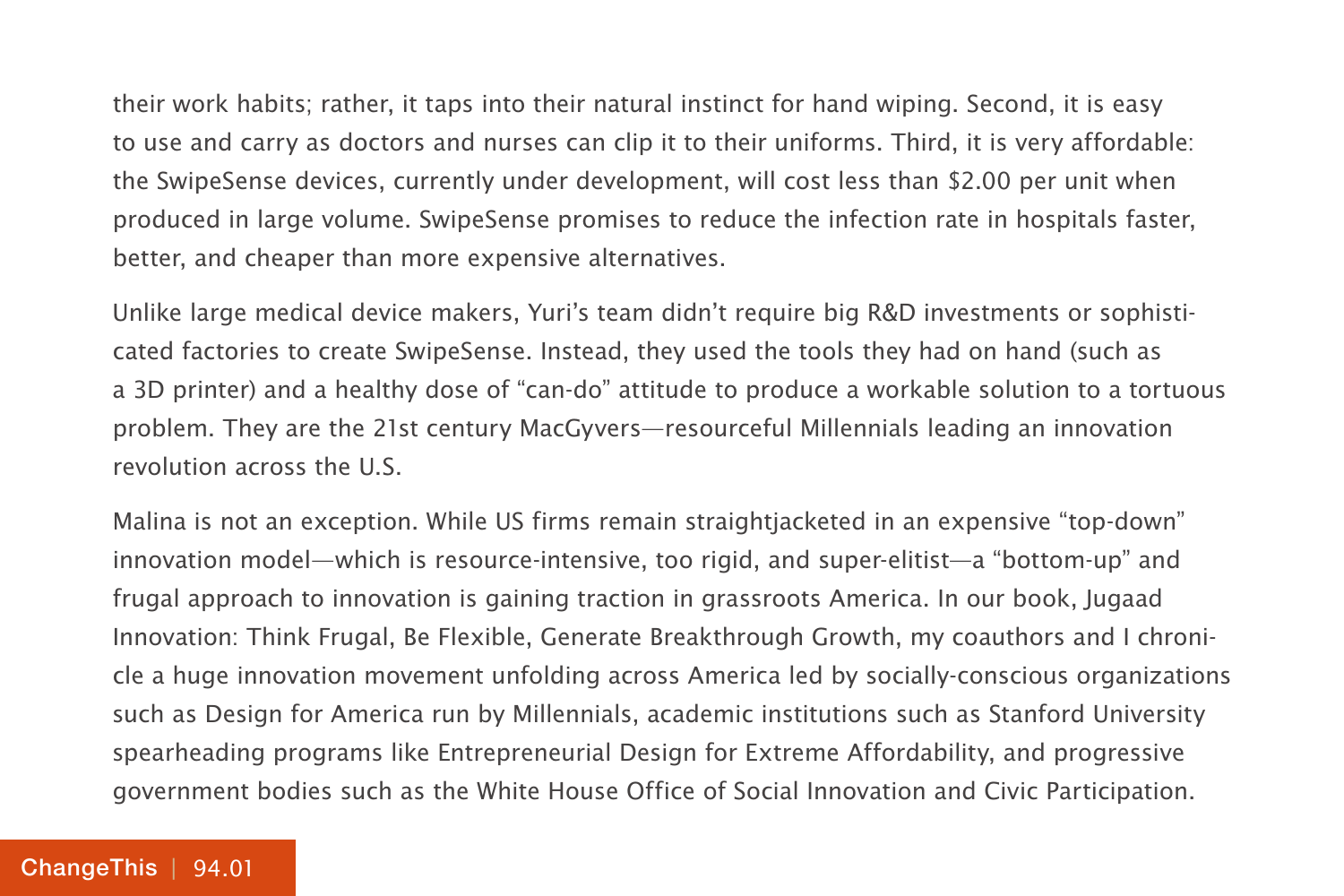These grassroots US innovators are coming up with affordable and sustainable solutions to address America's energy, education, and healthcare issues.

Their modus operandi? Jugaad—a Hindi word meaning an innovative fix or an improvised solution born from ingenuity and resourcefulness. Jugaad is a frugal and flexible approach to innovation already practiced by millions of entrepreneurs in emerging markets such as India, China, Africa, and Brazil who are able to improvise simple but effective solutions to pressing socio-economic problems using limited resources. Jugaad is nothing but "Yankee ingenuity" which has waned from Corporate America that opted for structured business practices like Six Sigma that have stifled employees' free-flowing creativity. MacGyver is the quintessential jugaad innovator. He truly embodies the resilient and resourceful spirit of jugaad.

*While US firms remain straightjacketed in an expensive "top-down" innovation model—which is resource-intensive, too rigid, and super-elitist—a "bottom-up" and frugal approach to innovation is gaining traction in grassroots America.*  66<br>*"*to<br>too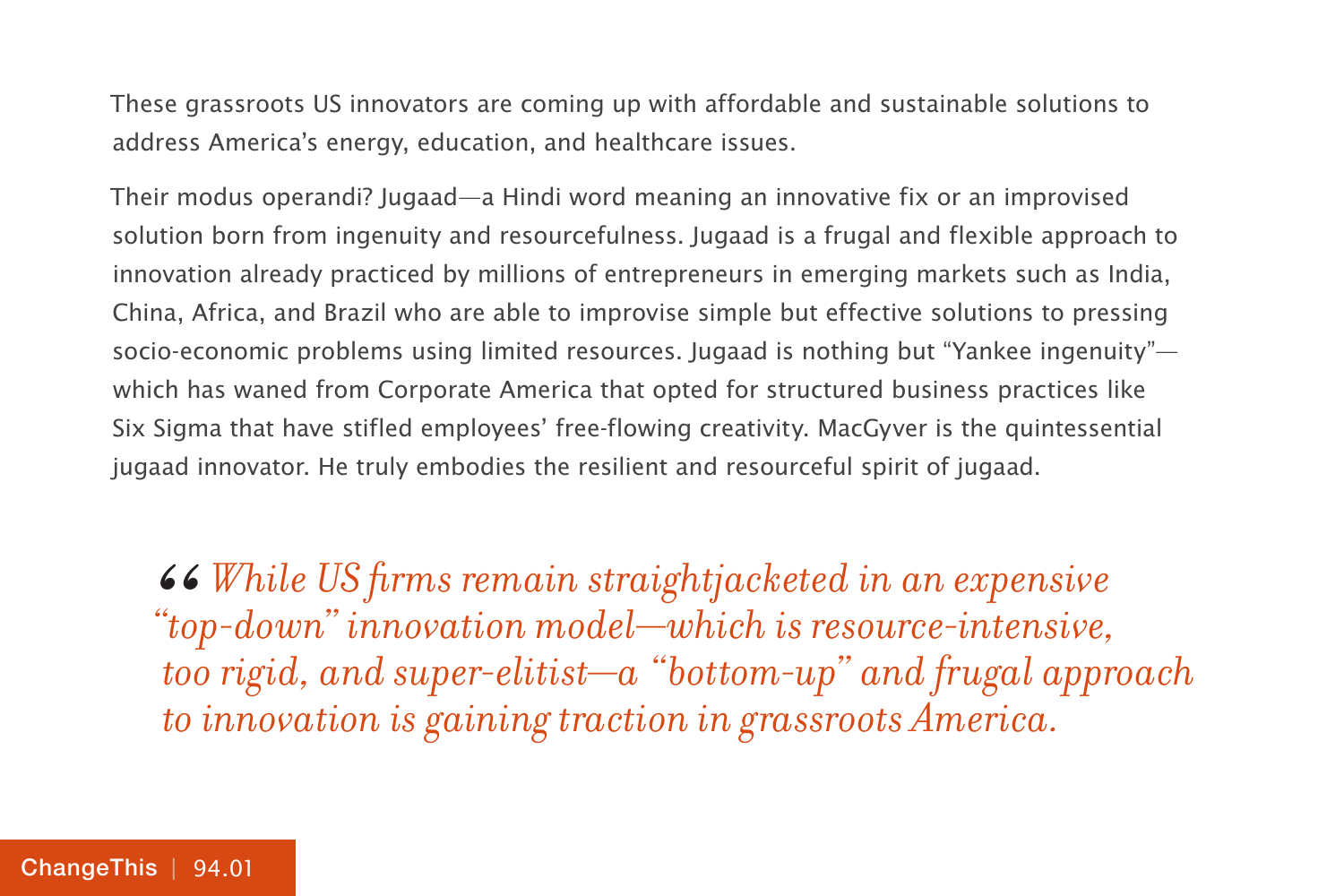With the US economy facing growing complexity and resource scarcity, it's high time US corporate leaders ignite the jugaad spirit in their organization in order to innovate faster, better, and cheaper. Unless they do so, they will lose out to forward-thinking firms that have successfully adopted the jugaad innovation principles to turbocharge their growth. To win in today's fastpaced, hypercompetitive environment, you must embrace without delay the following six jugaad innovation principles:

**1** » **Seek opportunity in adversity:** US companies are entering a period of sustained turbulence characterized by a worsening macro-economic situation, a barrage of new regulations, tectonic shifts in demographics, depleting natural resources, and the social computing revolution. When confronted with such extreme adversity, many companies tend to act like a deer caught in the headlights. But entrepreneurial organizations with a jugaad mindset are more resilient: they systematically turn adversity into an opportunity for innovation and growth. Take, for instance, 3M. In the mid-2000s, the legendary industrial firm was facing increasing competition from agile rivals across many of its product segments, which are becoming obsolete or outright commoditized. Yet the company couldn't respond quickly to the major shifts in the marketplace as it was straightjacketed in Six Sigma processes that were arguably stifling its legendary jugaad spirit (which, in the past, had helped create blockbuster products like the Post-it Note).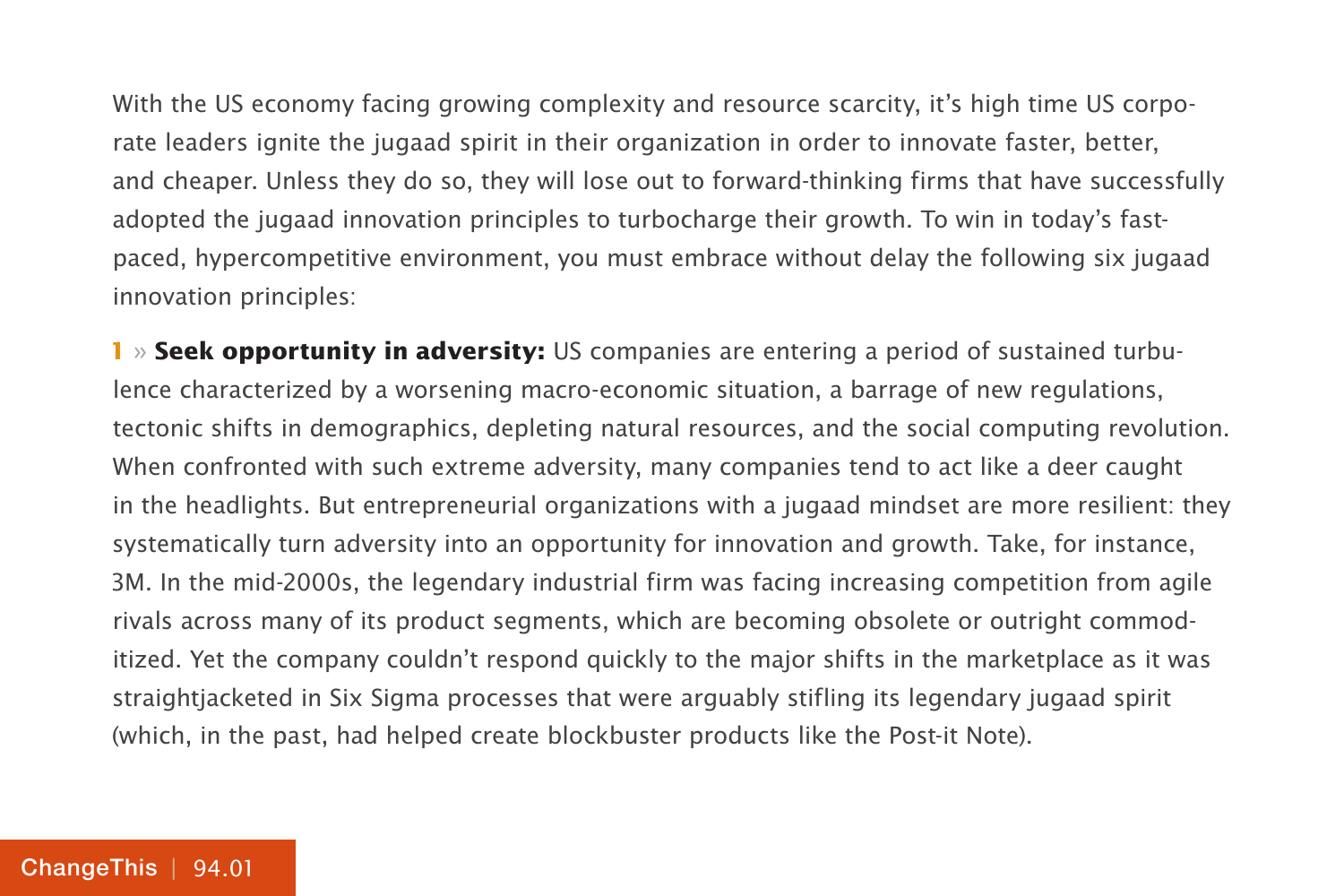Sensing an opportunity in adversity, George Buckley, who became 3M's CEO in 2005, rolled back the Six Sigma initiatives and revived 3M's risk-tolerant jugaad culture. By allowing for "bottom up" innovation to flourish again across its organization, 3M unleashed the creativity of all its employees and tapped into their resilience to combat the economic recession. In 2010, 3M bucked the recession by posting a healthy \$26.7 billion in revenue and a record profit of \$5.9 billion. It is now generating nearly a third of its revenues from new products—and, in 2011, was ranked by Booz & Company as the world's 3rd most innovative firm (right after Apple and Google.)

**2** » **Do more with less:** For most US companies bigger is still better—which explains why they are wedded to the "more for more" strategy by pumping more dollars into R&D hoping those hefty investments will miraculously yield more innovation—but that just is not happening. In the dawning Age of Scarcity, however, US companies can no longer afford to be spendthrift. Not only do they need to learn to do more with fewer resources, they also need to make their offerings more affordable to cost-conscious American consumers. Without delay, US firms need to embrace the frugal jugaad mindset to deliver more value at less cost for more consumers. Two companies—PepsiCo and Renault-Nissan—are doing exactly that. PepsiCo, for instance, is proactively reinventing its business model as an affordable and sustainable provider of healthy and nutritious foods and beverages in response to the growing consumer demand for healthy food.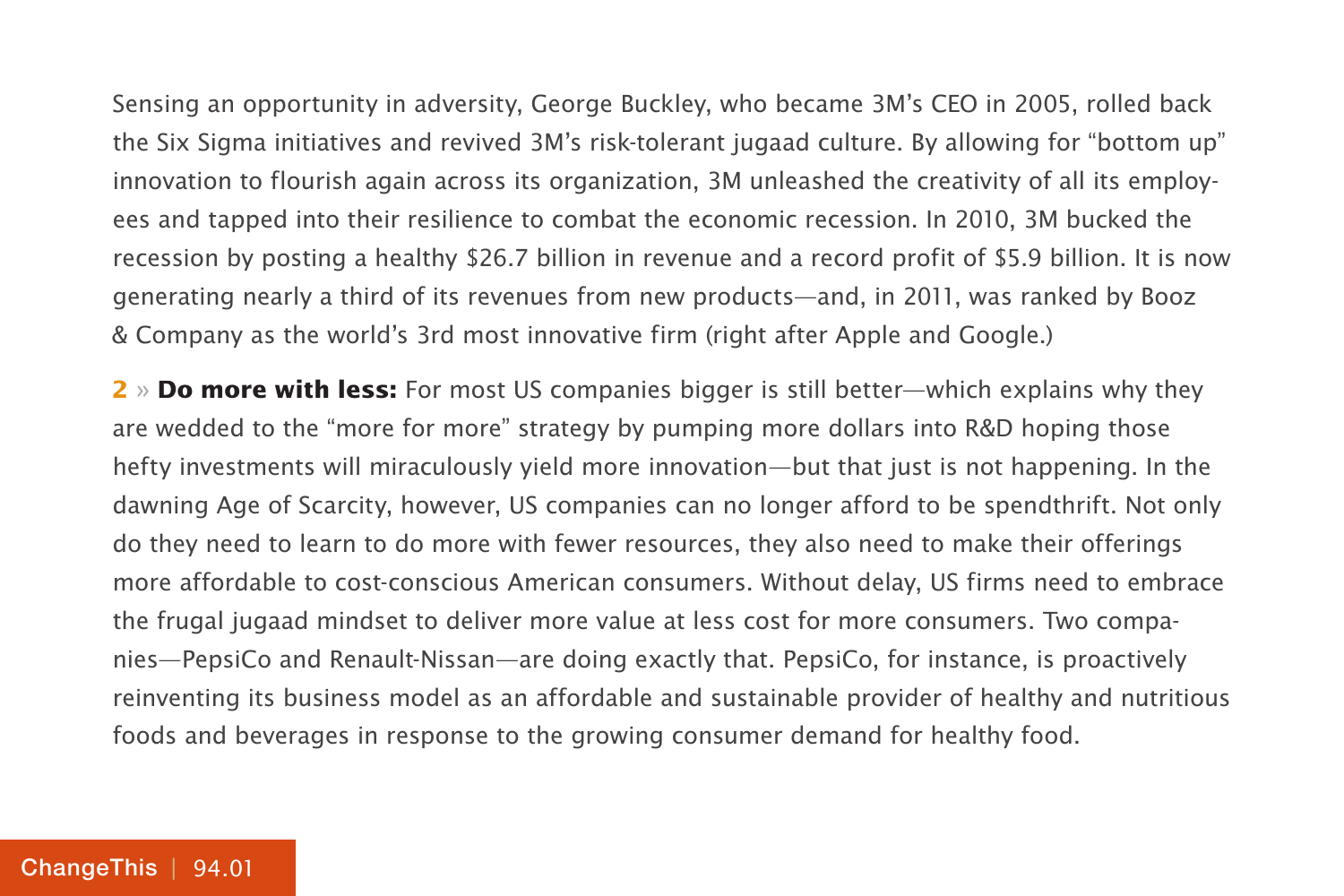Indra Nooyi, PepsiCo's CEO, intends to grow the company's "good-for-you" portfolio of products to \$30 billion in net revenue by 2020. She is also encouraging a "bottom up" jugaad approach to dealing with scarcity of natural resources. In recent years, several employee-driven grassroots initiatives worldwide have produced breakthrough solutions for reducing water and energy consumption all along PepsiCo's supply chain. Similarly, Carlos Ghosn, CEO of Renault-Nissan, is incentivizing his Western engineers to practice what he calls "frugal engineering"—i.e., the ability to develop and produce cars with a simplified design that are nonetheless affordable and robust. After producing the Logan—a highly successful sedan that retails for about \$10,000— Renault-Nissan's engineers are now pushing the boundaries of frugality even further: they are currently designing "ultra-low-cost" cars that could sell for less than \$5,000 and thus meet the needs of cost-conscious buyers worldwide.

**3** » **Think and act flexibly:** In today's business environment that operates at the speed of light, US firms need to be nimble-minded and nimble-footed. They can't afford to be complacent and slow in responding to rapid changes. To succeed in today's fast-paced economy, companies need more than flexible processes: they need an agile mindset. Just thinking outside the box won't cut it: you need to create whole new boxes. By embracing the non-linear thinking of jugaad innovators, US firms will be able to improvise breakthrough solutions and turn conventional wisdom on its head and help shape entire new markets and industries.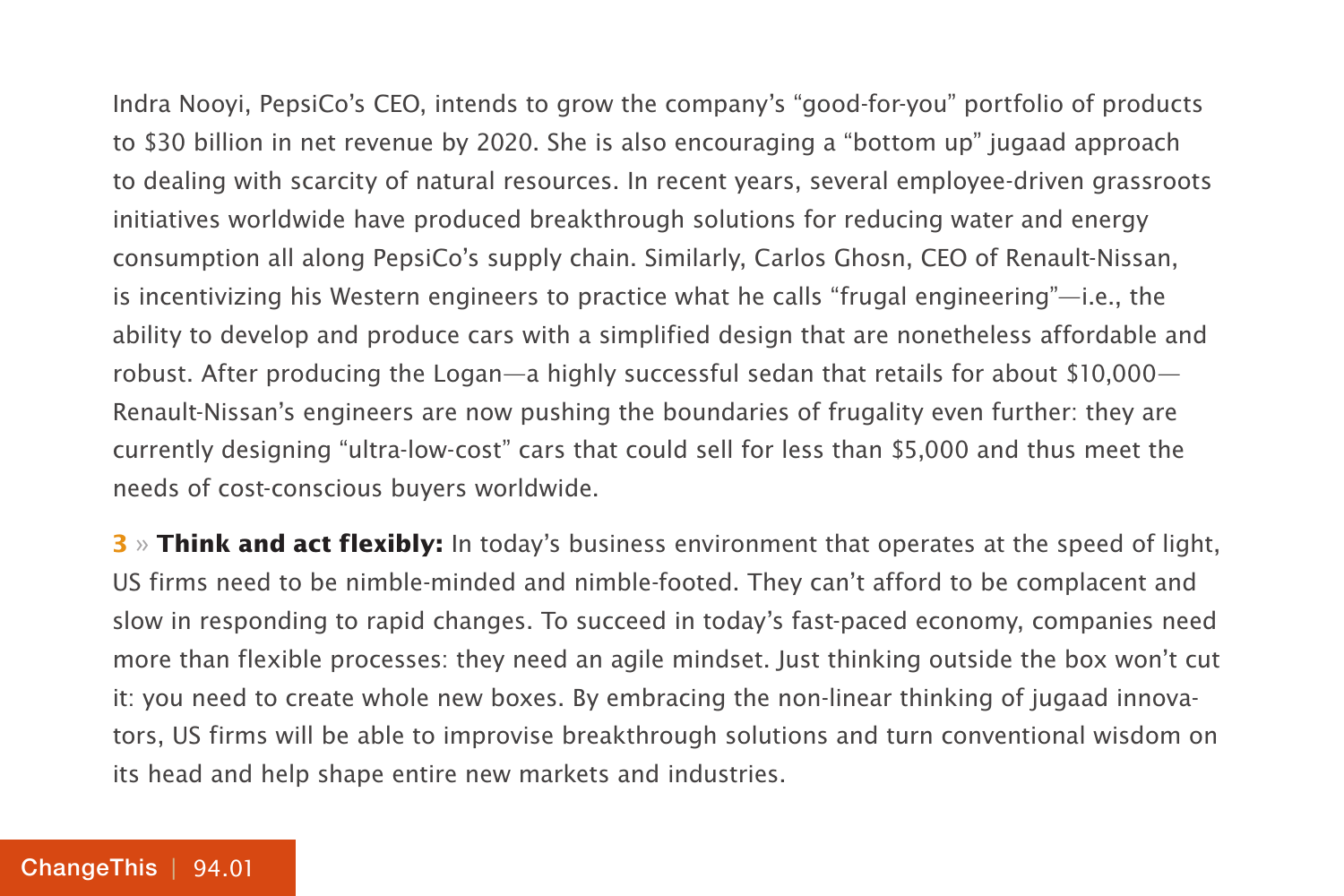Google is one company that excels at improvising creative solutions. The search giant is organized as a loosely-connected network of small and nimble teams that can swiftly react to changing market needs—by cranking out new products in rapid-fire mode. According to its executive chairman Eric Schmidt, Google doesn't use multi-year strategic plans, but rather relies on weekly plans. The New York Times Company (NYTC) is another company demonstrating flexible thinking. With the Internet slowly killing the print media and stealing away advertising revenues, NYTC has proactively embraced social media and mobile technologies, rather than being disrupted by them. In the process, NYTC is radically reinventing its business model from a newspaper into a provider of digital content across multiple platforms.

**4** » **Keep it simple:** US firms are typically engaged in an "arms race" to out-innovate each other by cramming more technology and features into their products. But customers are put off by these over-engineered products that they find too complex to use. It's high time US firms embrace simplicity as a key tenet of their innovation projects—just as jugaad entrepreneurs do—and focus on creating "good enough" solutions that get the job done rather than seeking technology sophistication or perfection. By enshrining simplicity in all their solutions, US firms can ensure these solutions are accessible and easy-to-use by a large number of users. For instance, in recent years, the electronics giant Philips has made great strides in simplifying its products by "humanizing technology" (as John Maeda, president of the Rhode Island School of Design, puts it).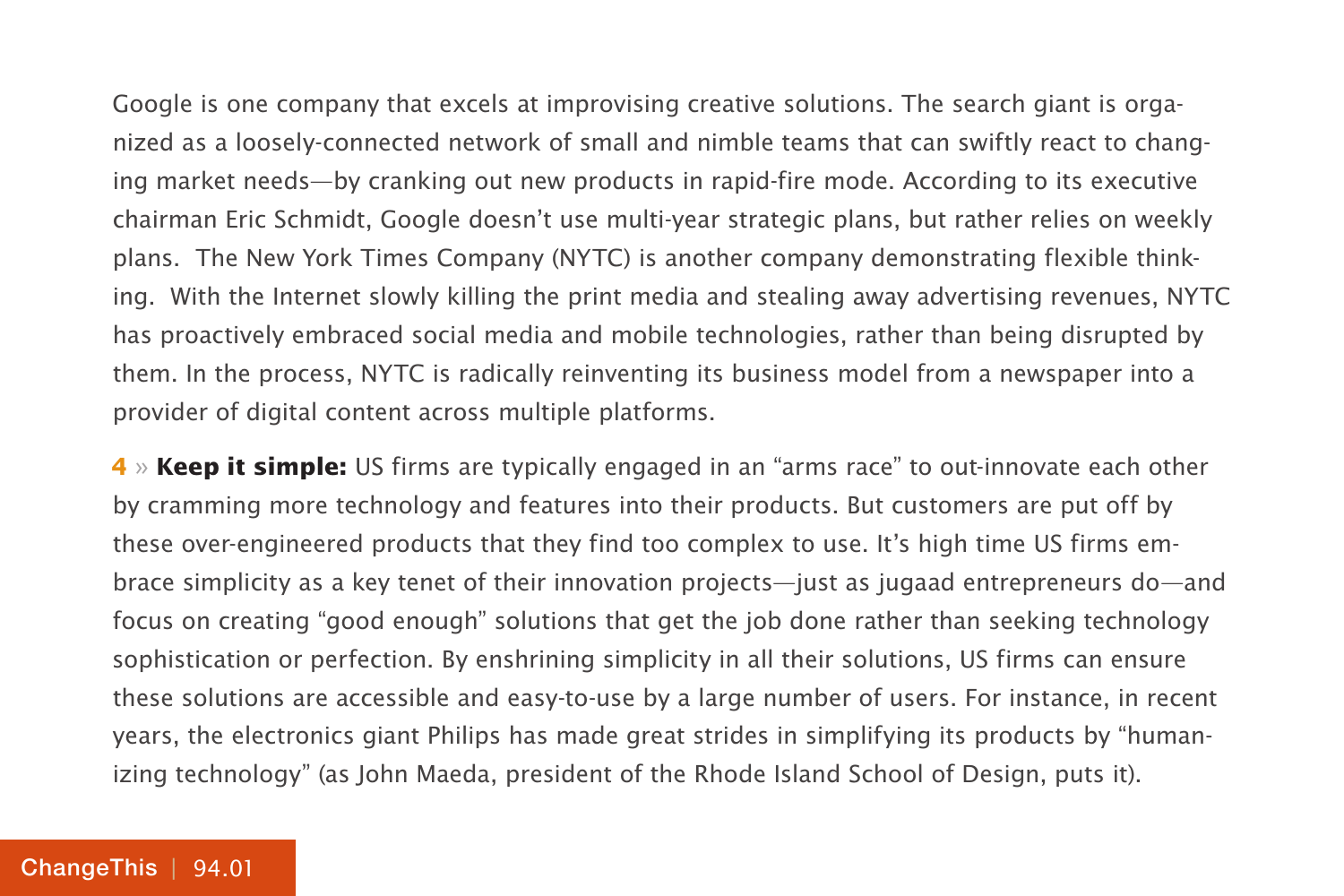By systematically weeding out complexity from all its products right from the design phase, Philips has produced dozens of award-winning products that stand out for their simple and elegant design as well as their superlative ease of use.

**5** » **Include the margin:** Median incomes in the US have stagnated for the past thirty years. The bottom 60 percent of US households suffered from an income loss in 2010. As a result, the 5 percent of Americans earning the highest incomes currently contribute to 37 percent of all US consumption. US firms need to pay attention to the "marginal segments"—made up of low-income consumers—which are poised to grow in size as the American middle class gradually loses its purchasing power. US firms need to emulate jugaad entrepreneurs who devise radically affordable solutions to address the needs of underserved customers. Procter & Gamble, for example, is drastically overhauling its business model to make it more "inclusive." The consumer product giant is introducing a whole gamut of low-cost products targeted at a growing number of middle-class consumers who can no longer afford its premium products. Similarly, Wal-Mart has opened 1,500 Walmart Money Centers across the US to serve the basic financial needs of low-income consumers (there are 60 million Americans today who are either unbanked or under-banked.) Companies such as Procter & Gamble and Wal-Mart now recognize that you can make big margins by…including the margin.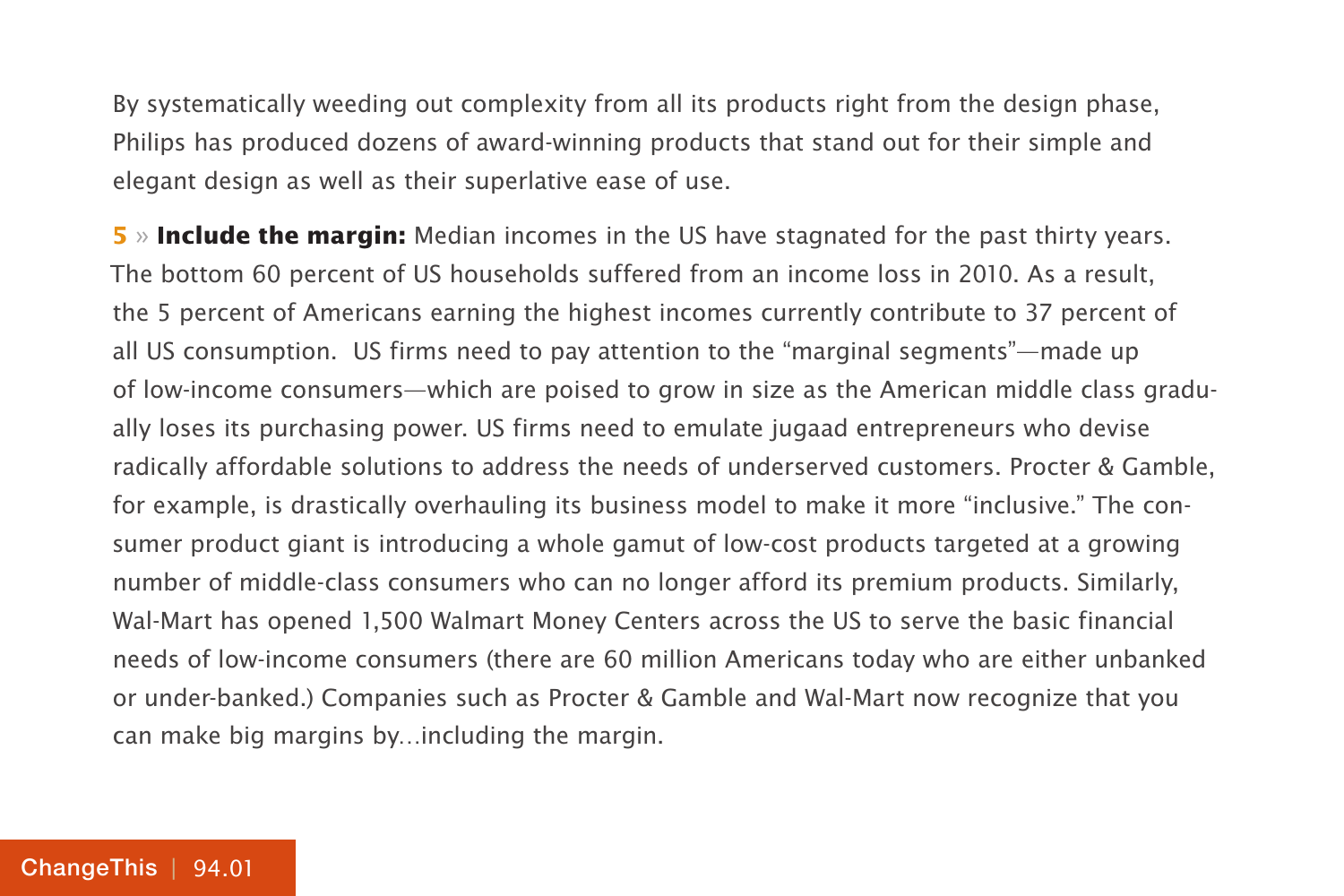**6** » **Follow your heart:** The heart is the seat of passion, intuition, and empathy. Yet, most US companies seek refuge in data—and shun intuition. Marketing execs, for instance, depend on focus groups to decide what products to make—rather than trusting their gut and engaging customers in a genuine and empathetic relationship. Worse, US firms heavily rely on traditional financial incentives such as bonuses to motivate their employees rather than empowering them to pursue their passion—an oversight that leads to severe employee disengagement. But "heartpowered" organizations with a jugaad culture encourage employees to follow their intuition and use their empathy and passion to discover meaningful ways to generate value for themselves, their company, and the society at large.

### *The heart is the seat of passion, intuition, and empathy.*  66<br>*Yet Yet, most US companies seek refuge in data—and shun intuition.*

At Apple, for example, employees continue to follow the example set by Steve Jobs. Jobs was a quintessential jugaad innovator who always heeded his intuition and disrupted one industry after another by launching breakthrough products—the iPod, iPhone, and iPad—despite the initial skepticism of consumers, investors, and the media. Likewise, frog, a global design and innovation consultancy, has launched a bold project called Centers of Passion that allows its creative workers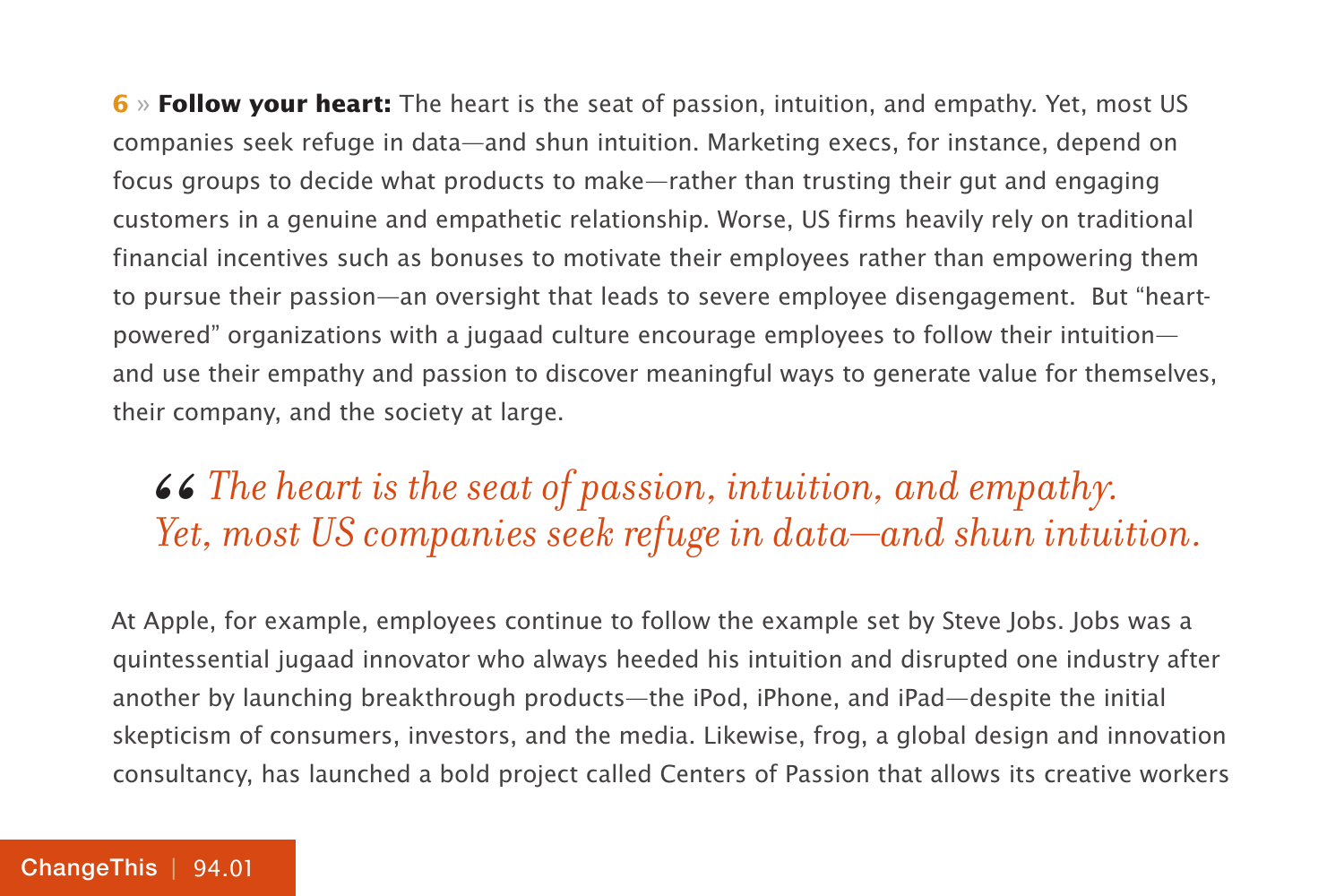worldwide to start or join projects in which they find a deep sense of meaning and purpose that is far more rewarding than intellectually or even emotionally-rewarding assignments.

As US firms strive for fast results and breakthrough growth, they have much to gain from adopting and practicing these six principles of jugaad—seek opportunity in adversity, do more with less, think and act flexibly, keep it simple, include the margin, and follow the heart. These principles—if implemented properly—can help Corporate America innovate faster, better, and cheaper. During the 20th century, the US model of innovation has been akin to an orchestra: top-down, rigid, and run by upper-level employees. This model is effective in a stable world of abundant resources. But to succeed in the complex and volatile business environment of the 21st century, US companies need an alternative approach, one that is like a jazz band: bottom-up, improvisational, fluid, and collaborative while working within a framework of deep knowledge. **Jugaad represents that alternative.**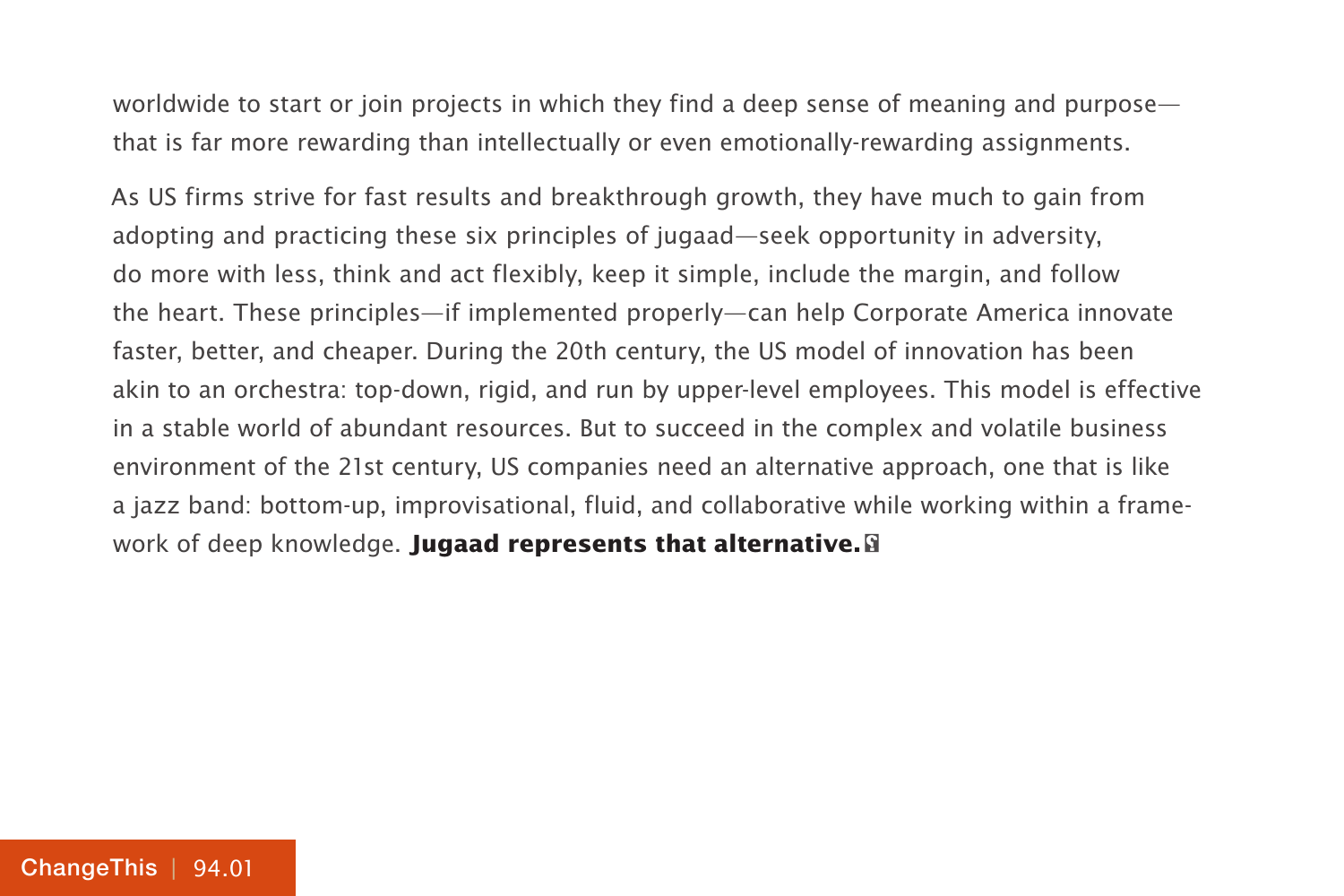## Info



#### **BUY THE BOOK** | Get more details or buy a copy of [Jugaad Innovation.](http://800ceoread.com/book/show/9781118249741)

**ABOUT THE AUTHOR** | Navi Radiou is an innovation and leadership strategist based in Silicon Valley, a Fellow at Judge Business School, University of Cambridge, and a World Economic Forum faculty member. Most recently, Navi served as the Executive Director of the Centre for India & Global Business at Cambridge Judge Business School. Previously, Navi was a longtime VP/analyst at Forrester Research in Boston and San Francisco who worked with senior executives worldwide on breakthrough growth strategies. Navi has consulted with leading organizations including Ernst & Young, GM, Hitachi, IBM, Marks & Spencer, Microsoft, Procter & Gamble, SAP, Sprint, and TCS.

**→ SEND THIS** | [Pass along a copy](http://www.changethis.com/94.06.JugaadInnovation/email) of this manifesto to others.

**→ SUBSCRIBE** | Sign up fo[r e-news](http://changethis.com/page/show/e_mail_newsletter) to learn when our latest manifestos are available.

This document was created on May 9, 2012 and is based on the best information available at that time. The copyright of this work belongs to the author, who is solely responsible for the content. This work is licensed under the Creative Commons Attribution-NonCommercial-NoDerivs License. To view a copy of this license, visit [Creative Commons](http://creativecommons.org/licenses/by-nc-nd/2.0/) or send a letter to Creative Commons, 559 Nathan Abbott Way, Stanford, California 94305, USA. Cover image from [Veer.](http://www.veer.com/) You are given the unlimited right to print this manifesto and to distribute it electronically (via email, your website, or any other means). You can print out pages and put them in your favorite coffee shop's windows or your doctor's waiting room. You can transcribe the author's words onto the sidewalk, or you can hand out copies to everyone you meet. You may not alter this manifesto in any way, though, and you may not charge for it.

#### ChangeThis | 94.01